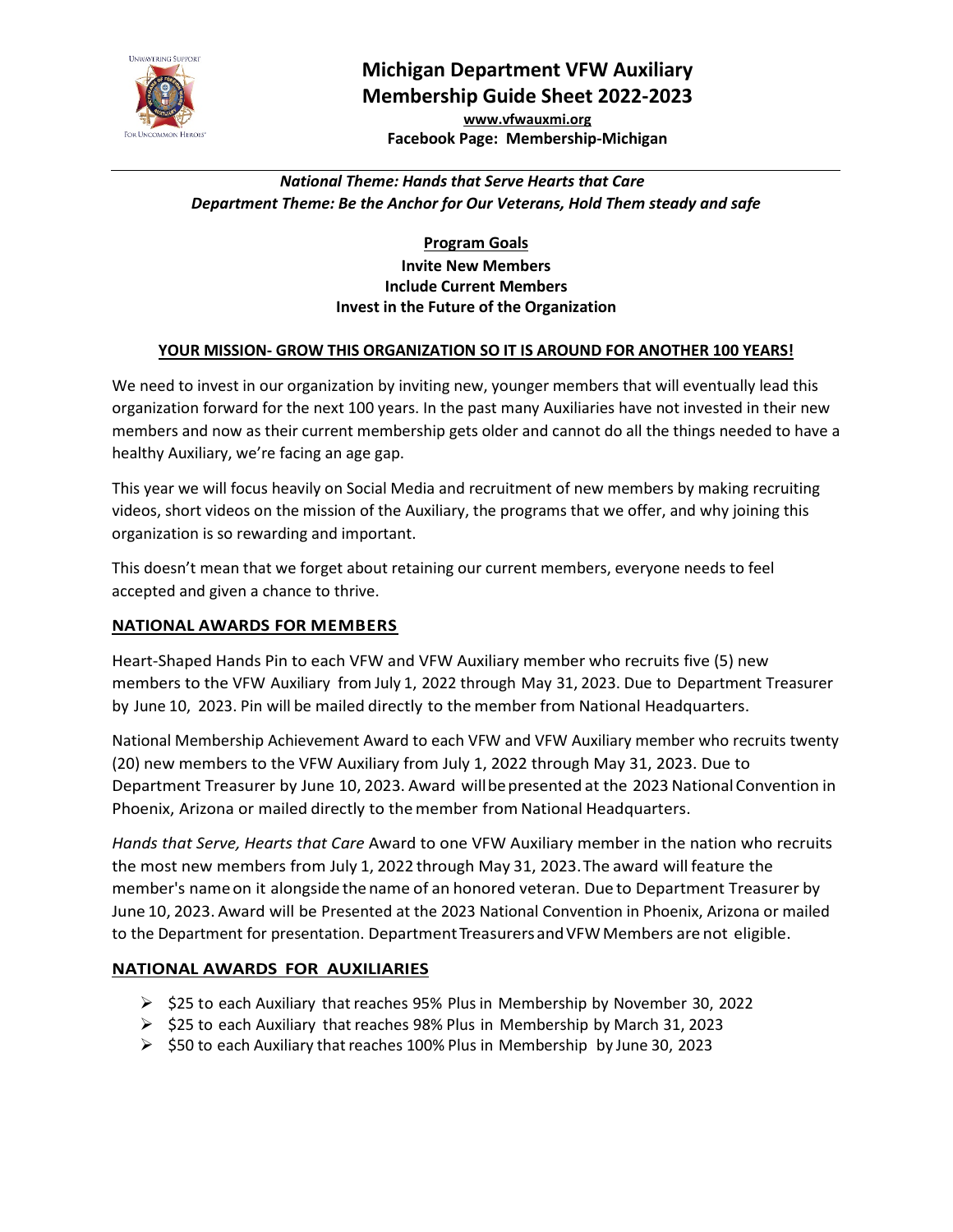#### **NATIONAL AWARDS FOR DEPARTMENTS**

- $\triangleright$  \$200 to the Department for 95% Plus in Membership by November 30, 2022
- $\triangleright$  \$250 to the Department for 98% Plus in Membership by March 31, 2023
- $\ge$  \$300 to the Department for 100% Plus in Membership by June 30, 2023
- Conference vs.Conference
	- Each member within the Conference with the highest total percentage in Membership by January 31, 2023 will be invited to attend a private VIPMembership Event with the National Line Officers at the 2023 Mid-Year Conference.
	- Each member within theConference with thehighest total percentage in Membership by June 30, 2023will be invited to attend a private VIP Membership Event with the National Line Officers at the 2023 National Convention in Phoenix, Arizona.

## **DEPARTMENT AWARDS FOR MEMBERS**

- $\checkmark$  For every one (1) new or rejoined member that you recruit, your name will be entered in up to three drawings for \$10 prizes. There will be a drawing at Fall Conference with 20 names drawn, a drawing at Mid-Winter with 15 names drawn, and a drawing at Department Convention with 10 names drawn. Once a name is placed in the drawing, it will remain in the drawing throughout the year. VFW and Auxiliary members are eligible for this award.
- $\checkmark$  Each Auxiliary or VFW Post member who secures 20 new or rejoined members from July 1, 2022, to April 30, 2023, with the official form received at Department Headquarters no later than May 31, 2023, will receive a \$50 check at Department Convention.

## **DEPARTMENT AWARDS FOR AUXILIARIES**

- $\checkmark$  Each Auxiliary that secures a minimum of five (5) New/ Rejoined members and received at Department Headquarters by November 15, 2022, will be entered in adrawing for \$50.00. Additional \$50 drawings to be held at Mid-Winter and Department Convention. To be eligible for Mid-Winter drawing the new or rejoined members must be received at Department by January 15, 2023. To be eligible for Department Convention the new or rejoined members must be received at Department by May 31, 2023. Once entered the Auxiliary will remain in the drawing through Department Convention.
- $\checkmark$  Each Auxiliary that reaches 100% will be entered into a drawing. Once entered the Auxiliary will remain in the drawing through June Convention. Each Auxiliary drawn will receive \$25. Fifteen (15) will be drawn at Fall Conference, ten (10) at Mid-Winter and five (5) at Department Convention.
- $\checkmark$  A Citation of Merit to the Auxiliary for achieving 100% by May 31, 2023.